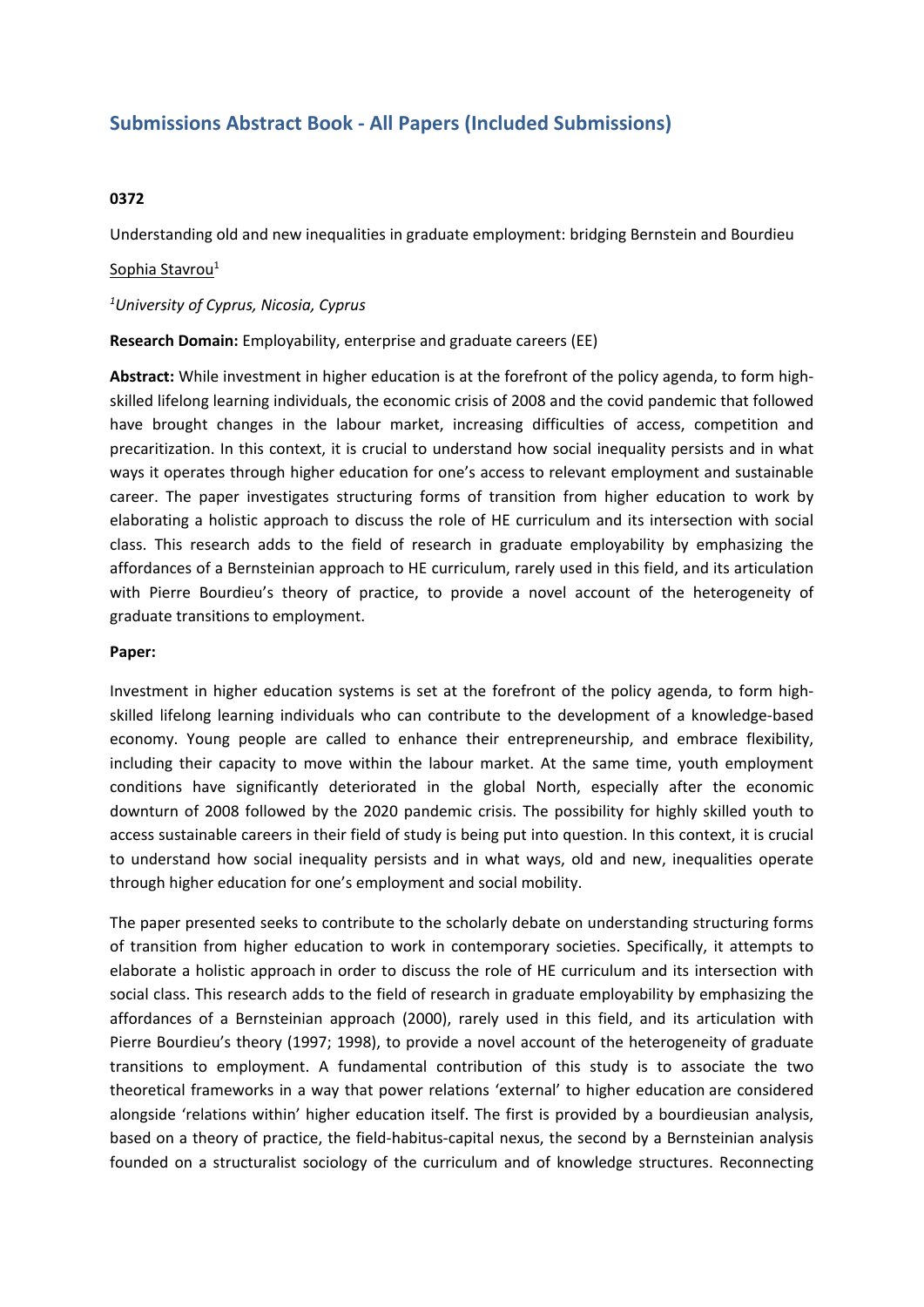with sociological theory seems crucial in order to grasp the role of educational structures and how these can interact with the labour market in individual life pathways.

The results derive from <sup>a</sup> research project 'YouthTrams' (2019-2021) which adopts <sup>a</sup> mixed-methods research design, combining quantitative survey data of university graduates (from 2009 to 2020, n=785) with narratives of transition from higher education to work of 80 graduates. The project focuses on the case of Humanities and Social Sciences, whose graduates, as <sup>a</sup> result also of the impact of crisis and austerity on the public and third sectors, are more disadvantaged, frequently found in mismatch, under- or unemployment. The study considered graduates from different categories of fields of study within the same academic sector to understand common features as well as potentially divergent patterns with regard to their relation with employment, by using Bernstein's typology of educational structures: a) singulars or discipline-based fields of study (Type A, i.e. History, Sociology, Political Science, Psychology, Classical and Modern Greek Studies), b) old regions or profession-centred fields (Type B, i.e. Primary Education, Law, Journalism, Social Work), c) New market-oriented regions of knowledge (Type C, i.e. Communication and Internet Studies, European Studies).

The articulation of Bernstein's theoretical framework with Bourdieu's allows grasping specific forms of social inequality that can result from higher education and can enhance our understanding, policy and practice for tackling them. The findings raise questions about social inequality related to three points. The first derives from the degree of specialisation of knowledge and pedagogic identity that graduates acquire from HE, based on relations of hierarchy and segmentation internal to <sup>a</sup> given HE curriculum. This refers to the question of transferability of competencies and thus the potential of mobility for graduates, that is how graduates can move between occupational areas, horizontally, associated however to one's social mobility. The second question related to social inequality emerges from the degree of control and regulation over access to relevant employment, that can be collective, based on professional bodies for instance, institutionalized or not. This bares the issue of (in)visibility of rule for graduates to recognize and thus realize successful transitions, whether these are more direct and with clearly set-pathway or indirect, requiring more elaborated strategies for securing access into an occupational area.

The study reveals that the effects of stratified social backgrounds could be better understood by shedding light on their specific intersections with stratifying educational structures in 'high participation systems' (Marginson 2016). Moreover, these intersections appear to take particular forms in <sup>a</sup> given societal context such as labour market crisis, like Cyprus, which should be further explored. Finally, as regards policy debate, the observations suggest that understanding the mismatch between higher education and employment requires moving beyond readings of dichotomy between <sup>a</sup> negative and <sup>a</sup> positive pole based on higher education adequacy towards the labour market or even employers' demand. This requires identifying and providing <sup>a</sup> comprehensive insight into social processes that shape graduates' perceptions and enactment of employability in their transitions to work and enable grasping the social heterogeneity.

**References:** Bernstein, B. 2000. *Pedagogy, Symbolic Control, and Identity: Theory, Research, Critique*. London: Rowman & Littlefield.